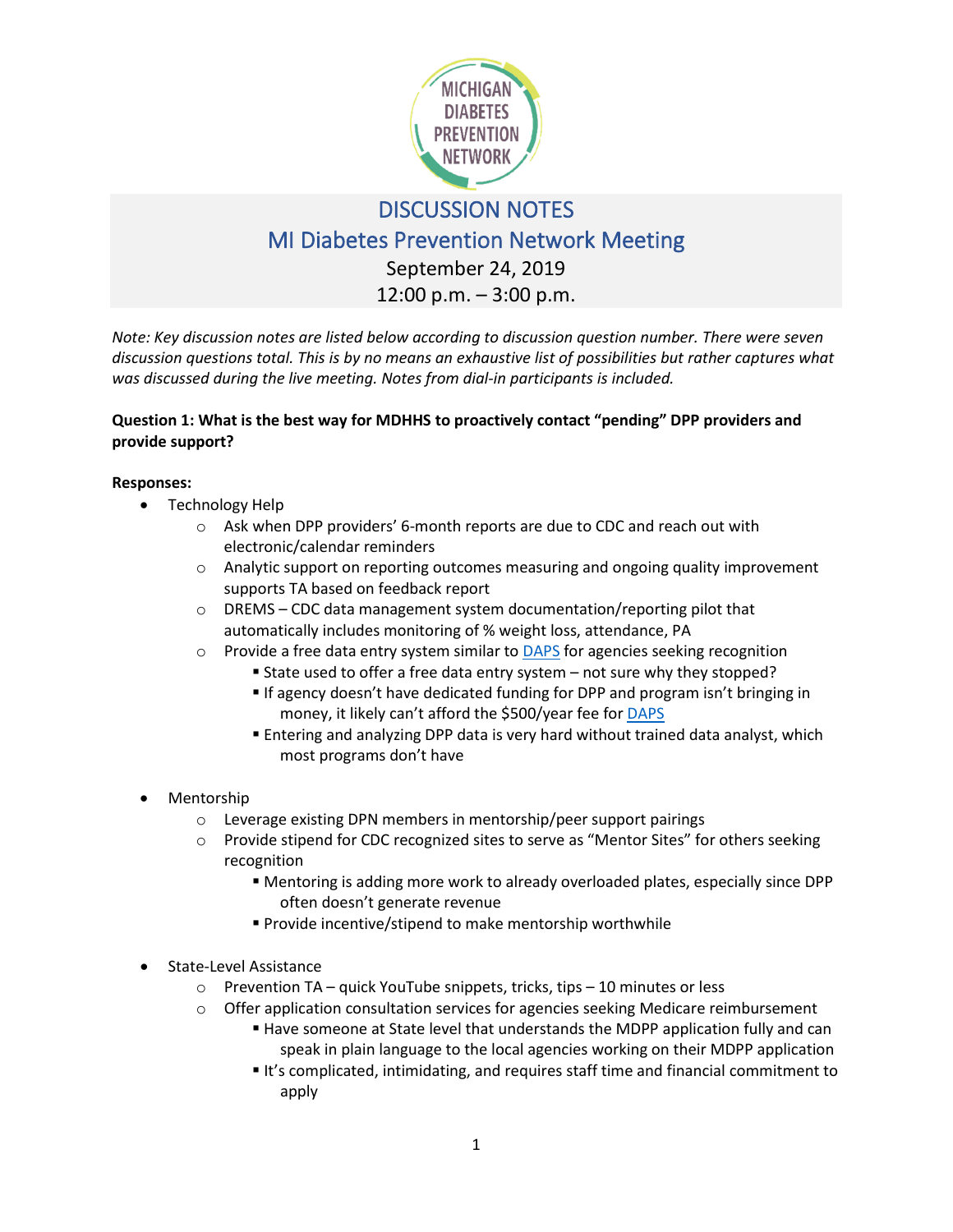- o State could partner with AMA in its efforts to provide education to providers on DPP to help increase referrals to the program
	- State could organize statewide education efforts for providers

## **Question 2: What is the best way for MDHHS to do exit surveys for DPP providers that lose recognition?**

## **Responses:**

- Focus on Being Proactive
	- o Focus should be more on being proactive and reaching folks before they lose recognition
- If Recognition is Partially or Fully Lost
	- o CDC usually does an "exit interview" with DPPs that lose recognition, but too late and this information isn't shared with the state
	- o 1 on 1 phone call, personal contact
	- o Find out why they lost recognition
- Info gathering
	- o What are other states doing?

#### **Question 3: How do your doctor-DPP or doctor-CHW-DPP relationships work?**

#### **Responses:**

- Key Factors
	- o Making it easy for physician to refer
	- o Team-based approach for referrals
	- $\circ$  Business approach to treating prediabetes at the physician/office level use flow charts (physicians prefer these)
	- o Make sure providers talk about prediabetes first
	- o Providers' knowledge of prediabetes
- What's one thing you need to make the relationship better?
	- o Patience
	- o Slow, steady effort
	- o See above

## **Question 4: What is at least one "win" from your own screen, test, refer experience for diabetes prevention?**

#### **Responses:**

- Use paper risk assessment first; integrate into new and existing patient paperwork packets
	- o A1c can be expensive/prohibitive
	- o Paper risk assessment first helps filter first round of potential DPP enrollees